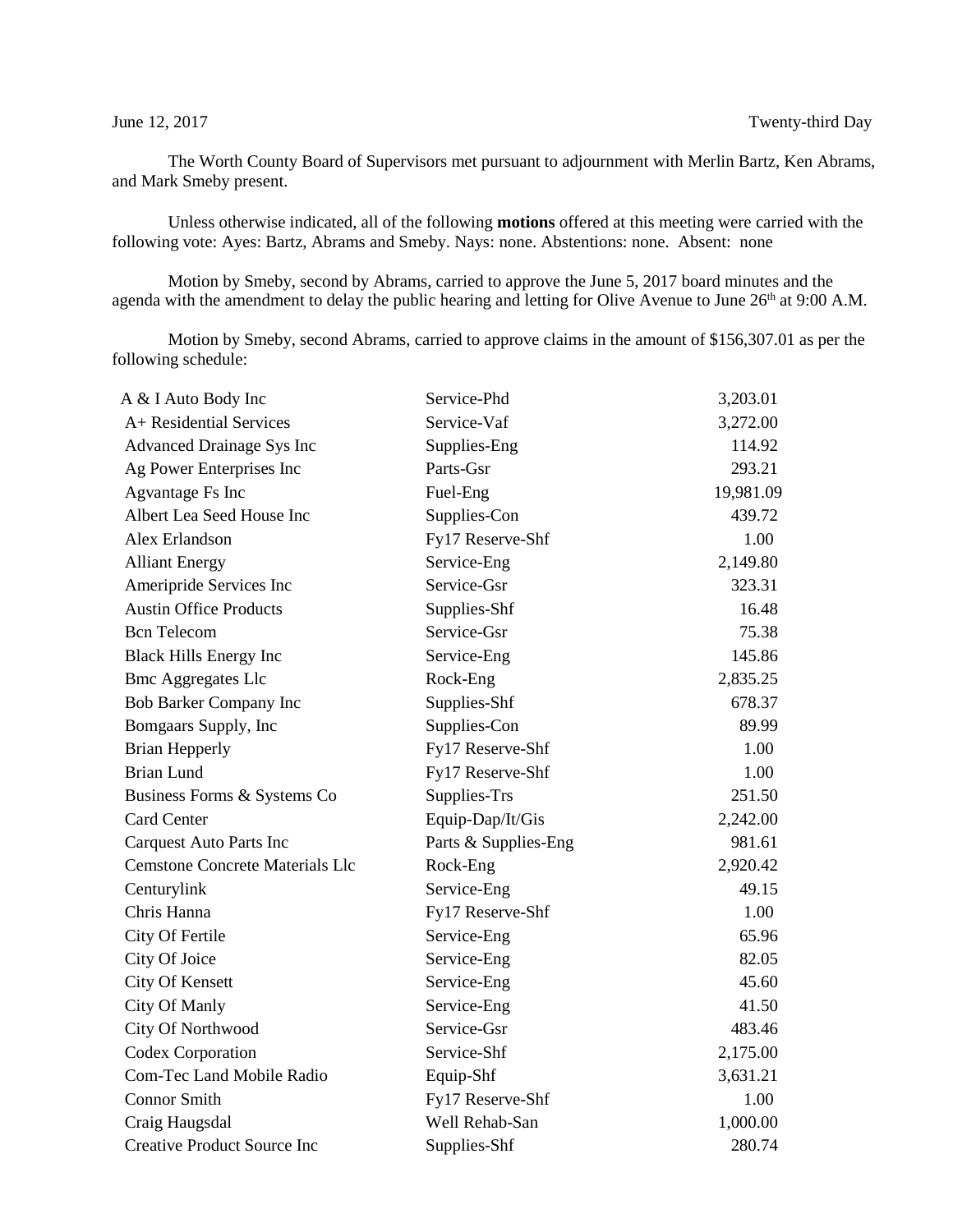| <b>Culligan Of Mason City</b>         | Service-Shf         | 316.75    |
|---------------------------------------|---------------------|-----------|
| Dave Syverson Inc                     | Service-Con         | 761.61    |
| Dedra Harris                          | Edu-Aud             | 295.28    |
| Diane Myli                            | Mileage-Phd         | 19.50     |
| Dick's Place Body & Tow               | Service-Shf         | 350.00    |
| <b>Ed Roehr Safety Products</b>       | Supplies-Shf        | 1,347.00  |
| <b>Edie Prazak</b>                    | Mileage-Phd         | 137.50    |
| Eilertson Repair                      | Service-Con         | 202.54    |
| Falkstone Llc                         | Rock-Eng            | 1,467.44  |
| <b>Fallgatter's Market</b>            | Supplies-Shf        | 1,285.52  |
| Farmchem Corp                         | Supplies-Con        | 17.89     |
| <b>Fastenal Company</b>               | Supplies-Eng        | 848.47    |
| Fertile Pronto                        | Fuel & Supplies-Eng | 244.56    |
| Five Star Cooperative                 | Parts-Eng           | 3.58      |
| Greve Law Office                      | June Rent & Payroll | 5,341.00  |
| Grp & Associates Inc                  | Service-Phd         | 45.00     |
| Healthworks                           | Service-Eng         | 180.00    |
| Heartland Asphalt Inc                 | Rock-Eng            | 3,518.08  |
| <b>Heartland Power Coop</b>           | Service-Wat         | 199.51    |
| Huber Supply Co Inc                   | Service-Eng         | 152.50    |
| Ia County Recorders Assn              | Service-Rec         | 1,510.41  |
| Imwca                                 | Fy18 Wk Comp Ins    | 11,844.00 |
| <b>Institute Of Ia Cert Assessors</b> | Edu-Asr             | 735.00    |
| <b>Interstate Batteries</b>           | Supplies-Eng        | 131.95    |
| Iowa Plains Signing Inc               | Service-Eng         | 1,040.00  |
| Isaca                                 | Edu-Aud             | 175.00    |
| Iwwa                                  | Dues-San            | 65.00     |
| J & J Machining Welding & Fabricating | Supplies-Eng        | 1,175.04  |
| Jack's Uniform & Equipment            | Supplies-Shf        | 5,069.00  |
| Jacob Hanson                          | Edu-Trs             | 330.19    |
| Jason Schmidt                         | Reimb-Shf           | 22.97     |
| Jerry Hopperstad                      | Service-Asr         | 208.00    |
| Jessica Reyerson                      | Mileage-Phd         | 26.00     |
| <b>Johnson Sanitary Products</b>      | Supplies-Gsr        | 415.03    |
| <b>Johnson Vinyl Graphics</b>         | Supplies-Shf        | 795.00    |
| <b>Justin Bruns</b>                   | Fy17 Reserve-Shf    | 1.00      |
| K & K Fabrication Inc                 | Service-Vaf         | 3,728.00  |
| <b>Knudtson Automotive Service</b>    | Service-Shf         | 1,384.03  |
| Kristine Mason                        | Mileage-Shf         | 69.13     |
| Larsen Plumbing & Heating Inc         | Service-Gsr         | 84.00     |
| Lawn's Plus                           | Service-Con         | 120.00    |
| <b>Lawson Products Inc</b>            | Parts-Eng           | 1,667.82  |
| Lexisnexis                            | Service-Aty         | 152.00    |
| Liberty Tire Recycling Llc            | Service-Eng         | 785.37    |
| Mail Services Llc                     | Service-Trs         | 303.82    |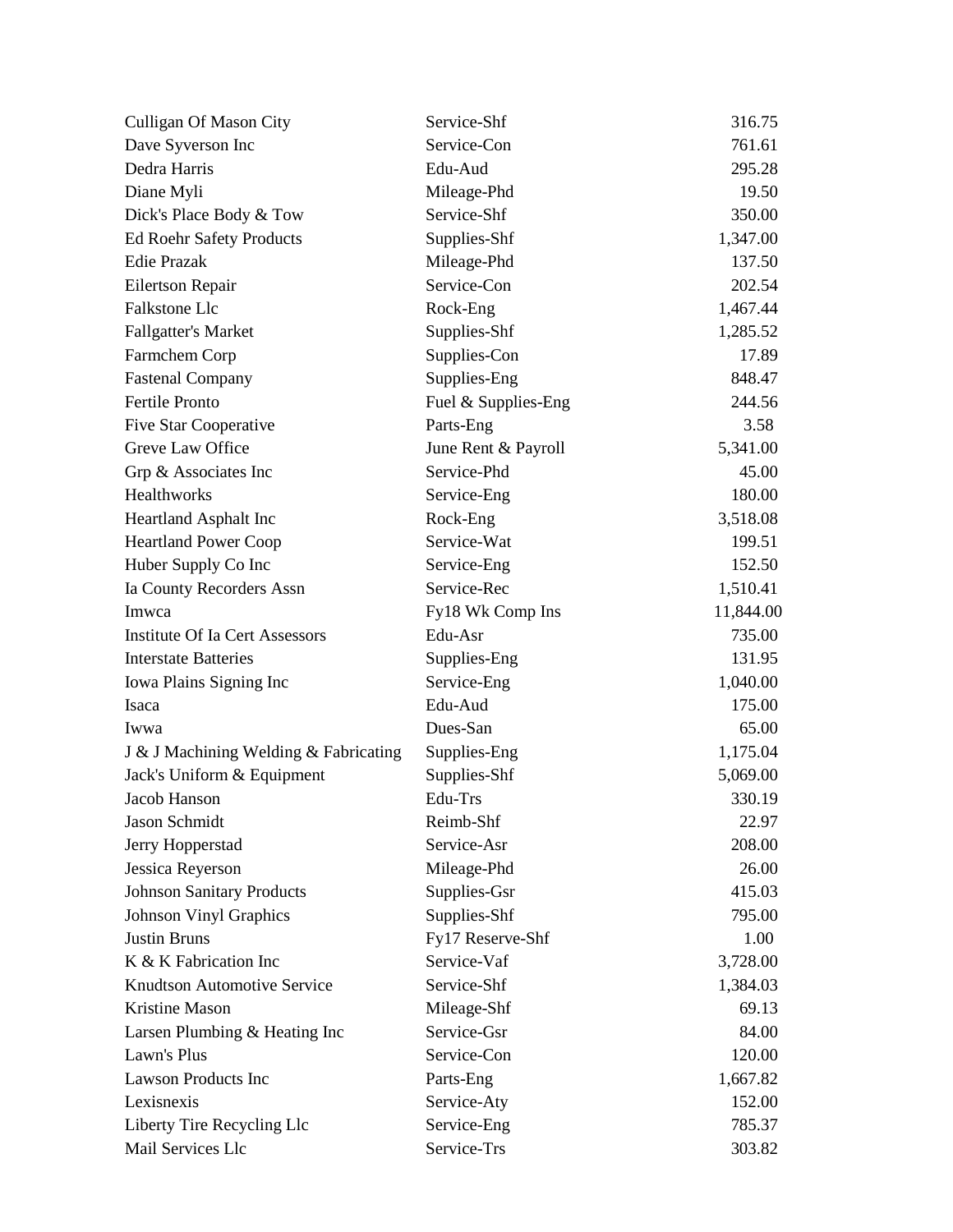| Manly Junction Signal                | Service-Aud      | 500.09    |
|--------------------------------------|------------------|-----------|
| Marco Technologies Llc               | Service-Asr      | 332.89    |
| <b>Mark Smeby</b>                    | Mileage-Sup      | 106.00    |
| Martin Marietta Materials Inc        | Rock-Eng         | 4,220.77  |
| Matt Parrott/Storey Kenworthy        | Service-Dap      | 531.57    |
| Melissa Hoch                         | Reimb-Shf        | 74.00     |
| Menards Inc                          | Supplies-Eng     | 144.83    |
| Mike Romig                           | Service-Asr      | 224.00    |
| Napa Auto Parts                      | Parts-Eng        | 204.64    |
| <b>Next Generation Technologies</b>  | Service-Mha      | 325.00    |
| Niacog                               | Service-Tra      | 89.45     |
| Nick Bailey                          | Fy17 Reserve-Shf | 1.00      |
| North Central Dist Of Ia Asr         | Dues-Asr         | 125.00    |
| North Woods Cabinetry Inc            | Service-Shf      | 500.00    |
| Northwood Anchor Inc                 | Service-Aud      | 885.12    |
| Northwood Dental Associates          | Service-Shf      | 536.00    |
| Northwood Sanitation Llc             | Service-Gsr      | 181.50    |
| Northwood True Value                 | Supplies-Gsr     | 93.92     |
| Nsb Bank                             | Supplies-Shf     | 362.47    |
| Nuss Truck & Equipment Inc           | Parts-Eng        | 157.12    |
| Olson Insurance Inc                  | Ins Renewal      | 1,520.00  |
| <b>Olson Trading Post Inc</b>        | Supplies-Con     | 25.98     |
| Paetec                               | Service-Eng      | 14.39     |
| Pinnacle Quality Insight             | Service-Phd      | 150.00    |
| Plunkett's Pest Control Inc          | Service-Con      | 85.00     |
| <b>Ram Systems</b>                   | Service-Phd      | 695.00    |
| Reinhart Food Service Llc            | Supplies-Shf     | 509.58    |
| Richard & Jeanette Aarback           | Rent-Shf         | 200.00    |
| <b>Richard Bergen</b>                | Well Plug-San    | 500.00    |
| <b>Rick Anderson</b>                 | Fy17 Reserve-Shf | 1.00      |
| Robert Aamodt                        | Fy17-Reimb       | 150.00    |
| Scott Butler                         | Fy17 Reserve-Shf | 1.00      |
| Scott Madsen                         | Service-Asr      | 209.80    |
| <b>Shield Technology Corporation</b> | Service-Shf      | 18,997.50 |
| Shred Right                          | Service-Phd      | 83.20     |
| State Hygienic Laboratory            | Service-San      | 215.00    |
| Swartzrock Implement Co, Inc         | Parts-Eng        | 218.59    |
| Teresa Olson                         | Supplies-Rec     | 63.66     |
| The Barrier Group                    | Service-Dap      | 200.00    |
| The Sidwell Company                  | Edu-Asr          | 240.00    |
| <b>Thomas Mason</b>                  | Well Plug-San    | 480.00    |
| Tyler Technologies Inc               | Edu-Aud          | 137.50    |
| <b>U S Postal Service</b>            | Rent-Sdp         | 40.00     |
| Verizon Wireless                     | Service-Shf      | 1,832.67  |
| Waste Management                     | Service-Eng      | 217.00    |